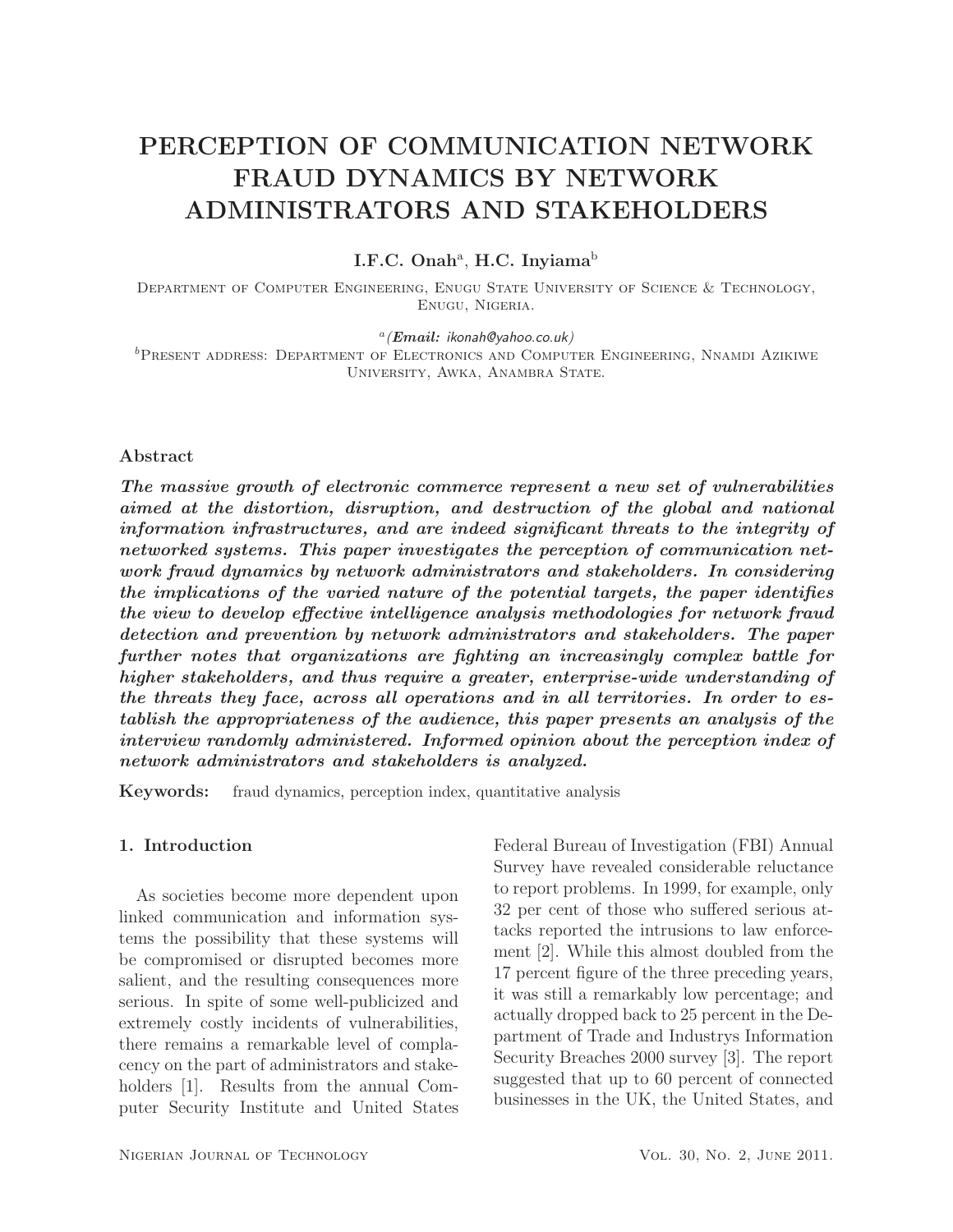# 32 I.F.C. ONAH and H.C. INYIAMA

parts of Africa might have been the victims of cyber crime within the last two years. However, two-thirds of the companies interviewed noted that nothing had changed since the intrusions, while 30 percent did not see protection of business information to be a priority.

The risks inherent in information systems is changing as fast as new technologies are brought online. The multitude of systems and methodologies in place duplicate effort, reinforce divisional structures and are unable to share and cross-reference information. These create barriers to financial crime management and hinder the successful detection of todays organized criminal. They drive up operational costs and total cost of ownership through duplication of effort, inefficient processes and multiple support and maintenance costs.

It is worthy of note that this "democratization of high technology" has been accompanied by a new form of individual empowerment. The positive side of this is the growth of computer literacy; the negative is the emergence of the hacker/cracker sub-culture. Hackers/crackers are occasionally vulnerable to recruitment by criminal or terrorist organizations and "there is a real danger that a Global Dictator could emerge and begin to make a deadly and perverted use of" the national and global information infrastructures [4]. But rather than exploding a bomb in front of a government office or corporate headquarters, however, the weapon of choice will be a computer program that will do far more damage and affect far more lives.

In this dispensation, skilled individuals or groups residing anywhere within the Global Information Infrastructures (GII) can develop new potential information warfare weapons. This advent of computer warfare has the potential to significantly change the balance of power in a world increasingly dependent on sophisticated technologies. This will give nations that would never consider themselves players in the arena of global power strategies a new place in a different kind of world. In such a world of Information Warfare, technological capability, rather than the size of kinetic weapons arsenals or standing armies, is the primary factor in determining the balance of power. Any sort of malicious operation against a network may lead to wide-ranging unintended effects [1].

# 2. 1.0 Review of related Works

One person with a computer, a modem and the requisite knowledge and skills has the capacity to wreak considerable havoc. The "I love you" virus, for example, caused an estimated 6.7 billion in damages in the first 5 days [5]. The costs were so diffused among business, government, and educational institutions as well as individual computer users. The potential targets are so diverse, covering local, regional, national or transnational boundaries. Among the dimensions that could all too easily be compromised are:

- Public disclosures about classified information that could compromise national security.
- Denial of service attacks which cause enormous backlogs in communications and interfere with transactions in both business and government.
- Attacks on information, called information tampering, which can affect the implementation of missions of government agencies and departments or businesses.
- Breaches of security in financial transactions (e-commerce) by criminals, terrorists, unhappy customers or bored teenagers.
- Damage or disruption to National Infrastructures - communications, transportation, power grids, etc. which could have enormous cultural and economical consequences.
- Distribution of memes self-propagating or actively contagious viruses which affect the content of existing information.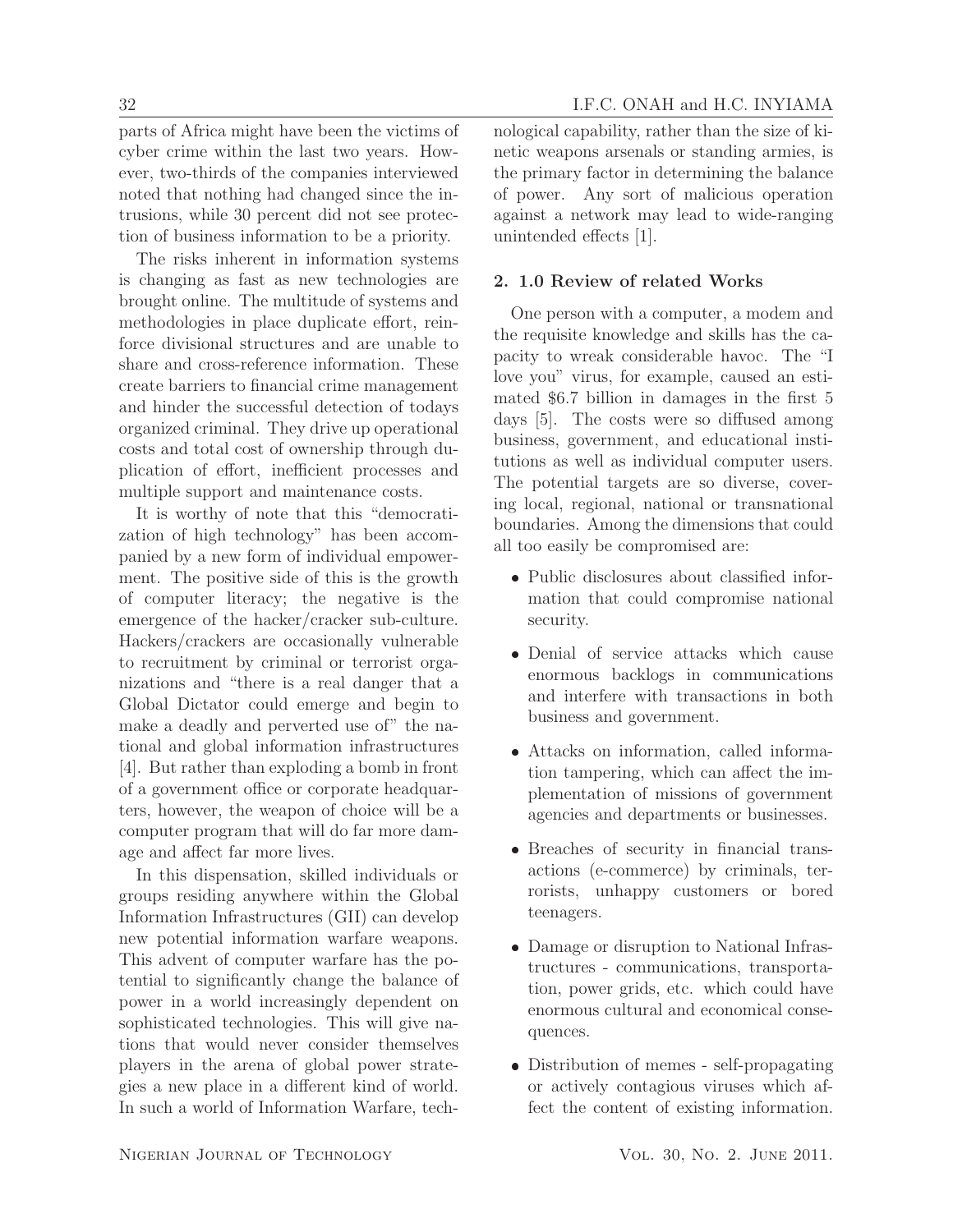Cyber-space is a wonderful domain for the propagation of "memetic viruses" [1].

The nature of fraud is changing dynamically because todays criminals:

- attack globally, not locally
- are organized and systematic, not random and opportunistic
- infiltrate systems rather than people or places
- erode profits through persistent high volume attacks

Today, the multitude of systems and methodologies in place create barriers that put the business at risk in several key areas:

- increased exposure to unpredictable financial losses
- increased risk of exposure to sanctions
- escalating operational costs
- reduced productivity of investigative resources

The problem of fraud detection is to discover dishonest intention of the customer, which clearly cannot be directly observed. The intentions of the customers are reflected in the transaction behaviour and thus in the observed transaction data. Gathering normal transaction data is relatively easy as this mode dominates the population. But collecting fraudulent transaction data is more problematic because it is relatively rare. Data collection involving human labour is expensive. The processing and storing of data is also subject to restrictions due to legislation on privacy of data.

#### 3. Methodology

The study was conducted in Enugu metropolis, capital of Enugu State of Nigeria. The selection of the study area was influenced by the sufficient availability of network

resources, and vibrant individuals knowledgeable on the concept, universality and potential danger of network related frauds. Opinions of stakeholders and data communication operators were gathered from both Primary and Secondary sources. Primary data were gathered from the field through the use of questionnaires, observations, discussions and interviews while secondary data were gathered from secondary sources such as books, journals and internet sources; among others. The types of primary data collected include characteristics of stakeholders and operators in Enugu, network fraud dynamics, fraud detection techniques in place, changing patterns of fraudsters, in the study area, among others. Examples of secondary data collected include age distribution, educational qualifications, and assessment of levels of respondents, among others.

Two surveys were undertaken during the primary data collection. The first and main survey spanned a period of one week while the second survey lasted for a period of four days. The second survey was to gather additional data as well as mop up all the gaps identified during the first survey. In all, a total of 150 questionnaires were distributed and 50 individuals were interviewed during the field surveys. The multi-stage sampling technique [6] was used to collect individual data using both stratified and simple random sampling methods. The individuals in the metropolis were grouped into two main strata (network operators and stakeholders) which exhibit definite characteristics such as age and educational levels (Tables 2 and 3). The simple random sampling method was then used to select individuals from each stratum. The reason for the use of the simple random sampling method was that every element or stakeholder had an equal chance of being selected from the population [7]. Chi-Square distribution is adopted to test the viability and reliability of the hypotheses formulated in the study.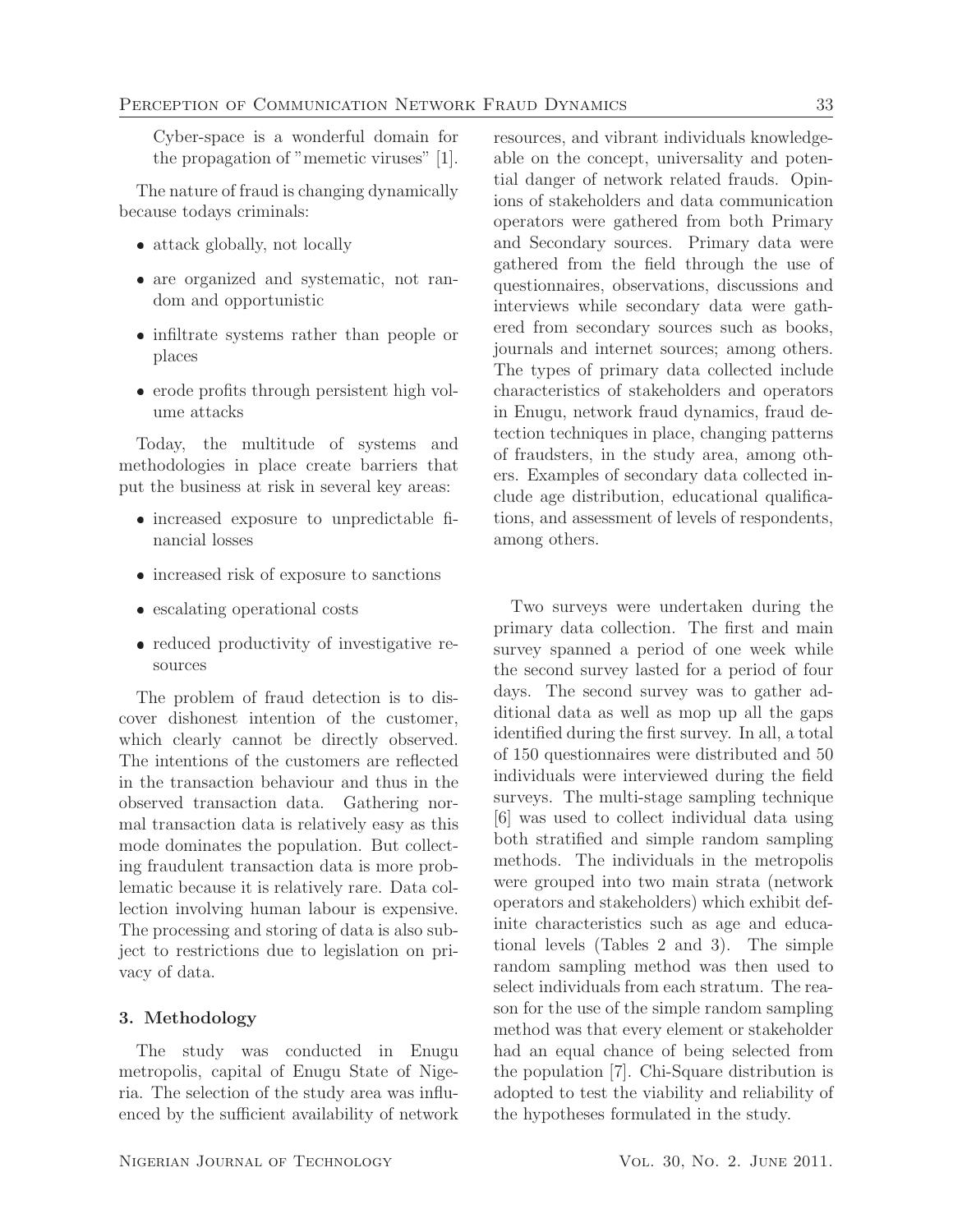Please tick  $(\sqrt{})$  to one which is applicable to you.

- 1. Sex: (a) Male ( ) (b) Female ( 2. Age: (a) 25 30 ( ) (b) 31 35 (
	-
	-
- 
- 4. Marital Status: (a) Single ( )<br>5. Qualification: (a)  $WASC/GCE$  ( )
	- (e) Professional Cert. ( )
- $\begin{array}{cc}\n\text{Religion:} & \text{(a) Christian ( )} \\
\text{Marital Status:} & \text{(a) Single ( )} \\
\text{(b) Married ( )}\n\end{array}$
- 
- 2. Age: (a) 25 30 ( ) (b) 31 35 ( ) (c) 36 40 ( ) (d) Above 40 ( )<br>3. Religion: (a) Christian ( ) (b) Moslem ( ) (c) Traditional ( ) 5. Qualification: (a) WASC/GCE ( ) (b) NCE/OND ( ) (c) HND/B.Sc ( ) (d) M.Sc/MBA/PhD ( )
	-

Table 1: Sample Questionnaire.

| S/N | <b>Test Questions</b>                                                                                           | <b>Strongly Agree</b> | Agree | Neutral | <b>Disagree</b> | <b>Strongly Disagree</b> |  |  |  |  |
|-----|-----------------------------------------------------------------------------------------------------------------|-----------------------|-------|---------|-----------------|--------------------------|--|--|--|--|
| 6.  | The existence of computer network re-                                                                           |                       |       |         |                 |                          |  |  |  |  |
|     | lated frauds is real.                                                                                           |                       |       |         |                 |                          |  |  |  |  |
| 7.  | Fraudsters in networked systems are                                                                             |                       |       |         |                 |                          |  |  |  |  |
|     | constantly changing their tactics to                                                                            |                       |       |         |                 |                          |  |  |  |  |
|     | avoid detection.                                                                                                |                       |       |         |                 |                          |  |  |  |  |
| 8.  | Every subscriber of an online service is                                                                        |                       |       |         |                 |                          |  |  |  |  |
|     | a potential fraudster.                                                                                          |                       |       |         |                 |                          |  |  |  |  |
| 9.  | Security and privacy of network systems                                                                         |                       |       |         |                 |                          |  |  |  |  |
|     | should be the concern of government at                                                                          |                       |       |         |                 |                          |  |  |  |  |
|     | all levels.                                                                                                     |                       |       |         |                 |                          |  |  |  |  |
| 10. | Adoption and implementation of effi-                                                                            |                       |       |         |                 |                          |  |  |  |  |
|     | cient fraud detection and analysis sys-                                                                         |                       |       |         |                 |                          |  |  |  |  |
|     | tems will curb the nefarious attitude of                                                                        |                       |       |         |                 |                          |  |  |  |  |
|     | fraudsters.                                                                                                     |                       |       |         |                 |                          |  |  |  |  |
|     | the contract of the contract of the contract of the contract of the contract of the contract of the contract of |                       |       |         |                 |                          |  |  |  |  |

11. Do you browse the Internet? Yes ( ) or No ( )

12. Have you ever engaged in any form of online business transactions? Yes ( ) or No ( )

13. Are you aware that information resources maintained in computer network infrastructures are plagued by various network frauds? Yes ( ) or No ( )

14. Have you ever participated in any seminar, training or workshop on online commerce? Yes ( ) or No ( ) 15. Any other comments please state below.

. . . . . . . . . . . . . . . . . . . . . . . . . . . . . . . . . . . . . . . . . . . . . . . . . . . . . . . . . . . . . . . . . . . . . . . . . . . . . . . . . . . . . . . . . . . . . . . . . . . . . . . . . . . . . . . . . . . . . . . . . . . . . . . . . . . . . . . . . . . . . . . . . . . . . . . . . . . . . . . . . . . . . . . . . . . . . . . . . . . . . . . . . . . . . . . . . . . . . . . . . . . . . . . . . . . . . . . . . . . . . . . . . . . . . . . . . . . . . . . . . . . . . . . . . . . . . . . . . . . . . . . . . . . . . . . . . . . . . . . . . . . . . . . . . . . . . . . . . . . . . . . . . . . . . . . . . . . . . . . . . . . . . . . . . . . . . . . . . . . . . . . . . . . . . . . . . . . . . . . .

#### *3.1. Screening Questions*

#### 4. Analysis of the Perception Index

Quantitative method was used to process and analyze raw data for the purpose of gathering informed opinion about communication network fraud.

#### *4.1. Questionnaire analysis*

In our research problem, answer options are classified into five mutually-exclusive categories namely: Strongly Agree, Agree, Neutral, Disagree, and Strongly Disagree. The dependent variable – Quest/Rank – is classified into the various research questions. With this information, the frequency distribution of answer options for 90 questionnaire respondents was designed.

#### 4.1.1. Collating respondents returns

Respondents returns are arranged in a frequency distribution to present the data in a more manageable and comprehensible form.

Table 2: Age distribution of respondents.

| Age of Respon- | No. of Respon- | Percentages |
|----------------|----------------|-------------|
| dents          | dents          |             |
| 25-30          | 10             | 11.11%      |
| 31-35          | 26             | 28.89%      |
| $36-40$        | 34             | 37.78%      |
| Above 40       | 20             | 22.22%      |
| Total          | 90             | 100         |

Table 3: Age distribution of respondents.

| Qualification of   | No. of Respon- | Percentages |
|--------------------|----------------|-------------|
| Respondents        | dents          |             |
| WASC/GCE           | 06             | 6.67%       |
| NCE/OND            | 12             | 13.33%      |
| $HND/B.$ Sc        | 30             | 33.33%      |
| M.Sc/MBA/PhD       | 15             | 16.67%      |
| Professional Cert. | 27             | 30.00%      |
| Total              | 90             | 100         |

The ages of the respondents are shown in Table 2.

The analysis in the table above indicates that the respondents are vibrant, matured individuals who understand the impact of fraud in organizations and businesses.

The educational qualifications of the respondents are shown in Table 3.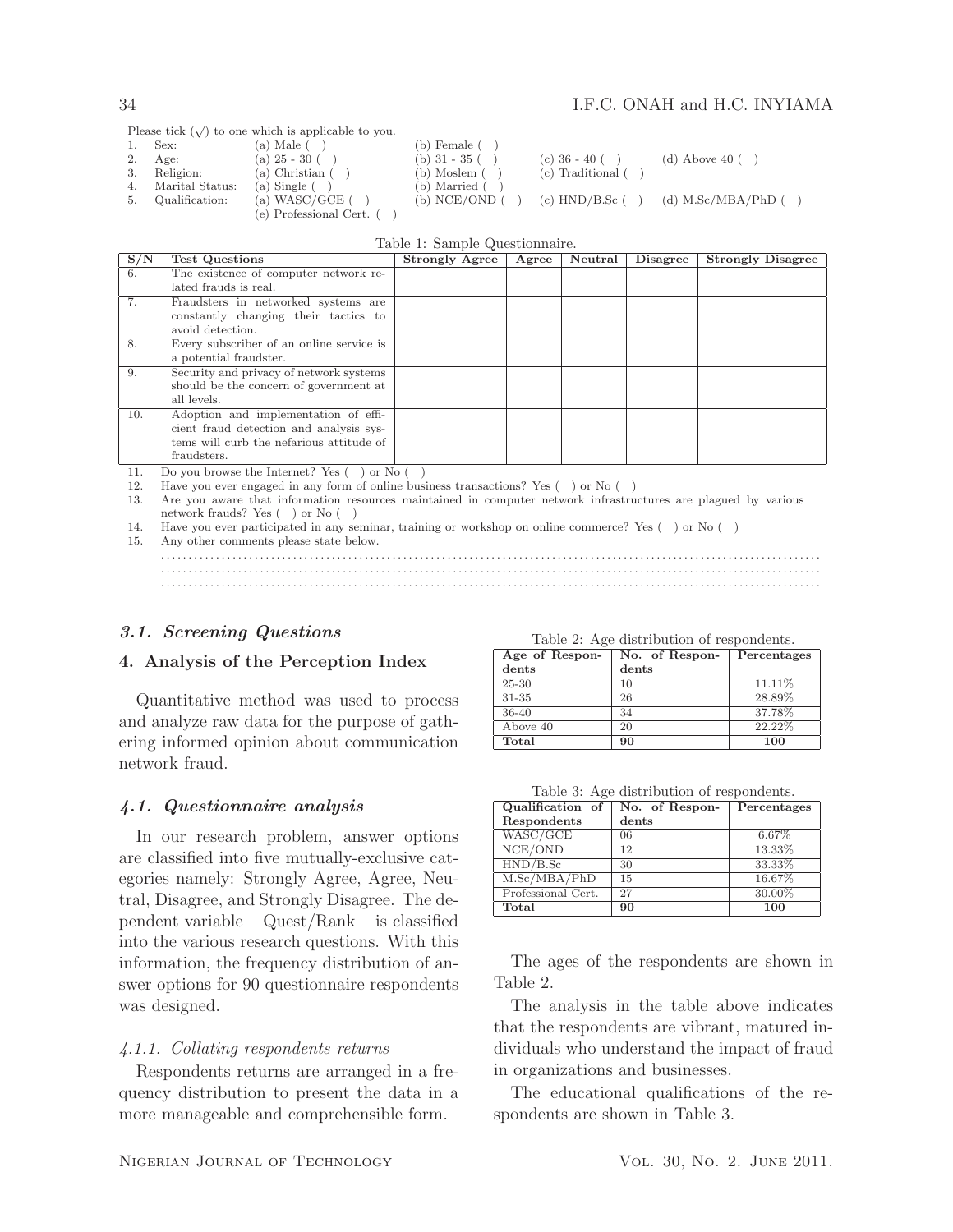The above analysis indicates that the respondents have adequate and relevant educational qualification to understand the concept and universality of the research topic.

#### 4.1.2. Evaluation Procedures

Statistical inference is drawn from data presented by the frequency distributions (Tables 4, 6 and 8) so that one can use the findings from this sample population to generalize on perception of operators and stakeholders.

STEP 1: Set up the Hypothesis - some testable belief or opinion which aims to test statistically the more likely of two possibilities. Two hypotheses for the statistical testing are:

- a) Null Hypothesis, designated as  $H_0$ , in which there is no assumption of contradiction between the supposed mean and the sample mean and any difference can be ascribed solely to random factors.
- b) Alternative Hypothesis, designated as  $H_1$ , in which there are differences between two or more measures, for example, the sample mean and the population mean.

It is likely that the information gleaned from a sample data taken to test some Hypothesis (e.g., the sample (population) mean or standard deviation) does not completely support the Hypothesis due to either the original Hypothesis being wrong or the sample being slightly unrepresentative (which virtually all samples will be to a greater or lesser extent).

The process of testing the probability that observed differences are due to chance in order to accept or reject the Hypothesis is referred to as a test of significance. The difference "not due to chance" values are termed statistically significant values. The difference "due to chance" values are known as statistically nonsignificant values [8].

When the value of a given difference between two or more measures falls into the nonsignificant difference region, the null Hypothesis is said to have been retained. But when the difference falls into the significant difference region, the null Hypothesis is said to have been rejected.

Both tails of the distribution of sample means  $(H_0 \text{ and } H_1)$  shall be used and this is thus called a two tail test of significance. The null Hypothesis is symbolized by  $H_0$  and the alternative hypotheses are symbolized by  $H_1$ ,  $H_2$ ,  $H_3$ , etc. The null Hypothesis is the one which is tested. If  $H_0$  is accepted,  $H_1$  is rejected whilst if  $H_0$  is found to be false,  $H_1$  is accepted.

Our two tail test is stated as follows:

 $H_0: f_0 = f_e$  - Mean of A = Mean of B  $H_1: f_0 > f_e$  - Mean of A  $\neq$  Mean of B The null Hypothesis is seen as the logical opposite of the alternate Hypothesis. So, where the null is rejected the alternative is automatically accepted through logical implication.

The following three hypotheses are formulated for the purpose of the test:

### Test of Hypothesis 1

 $H_0$ : The existence of computer network frauds is real.

 $H_1$ : The existence of computer network frauds is not real.

#### Test of Hypothesis 2

 $H_0$ : Adoption and implementation of efficient fraud detection and analysis systems will curb the nefarious attitude of fraudsters.

 $H_1$ : Adoption and implementation of efficient fraud detection and analysis systems will not curb the nefarious attitude of fraudsters.

#### Test of Hypothesis 3

H0: Efficient, dynamic and adaptive fraud detection techniques will give service operators a competitive edge in terms of customer care and retention, marketing and revenue assurance.

H1: Efficient, dynamic and adaptive fraud detection techniques will not give service operators a competitive edge in terms of customer care and retention, marketing and revenue assurance.

#### STEP 2: Sampling Statistic

A number of statistical operations can be performed on a set of data depending on the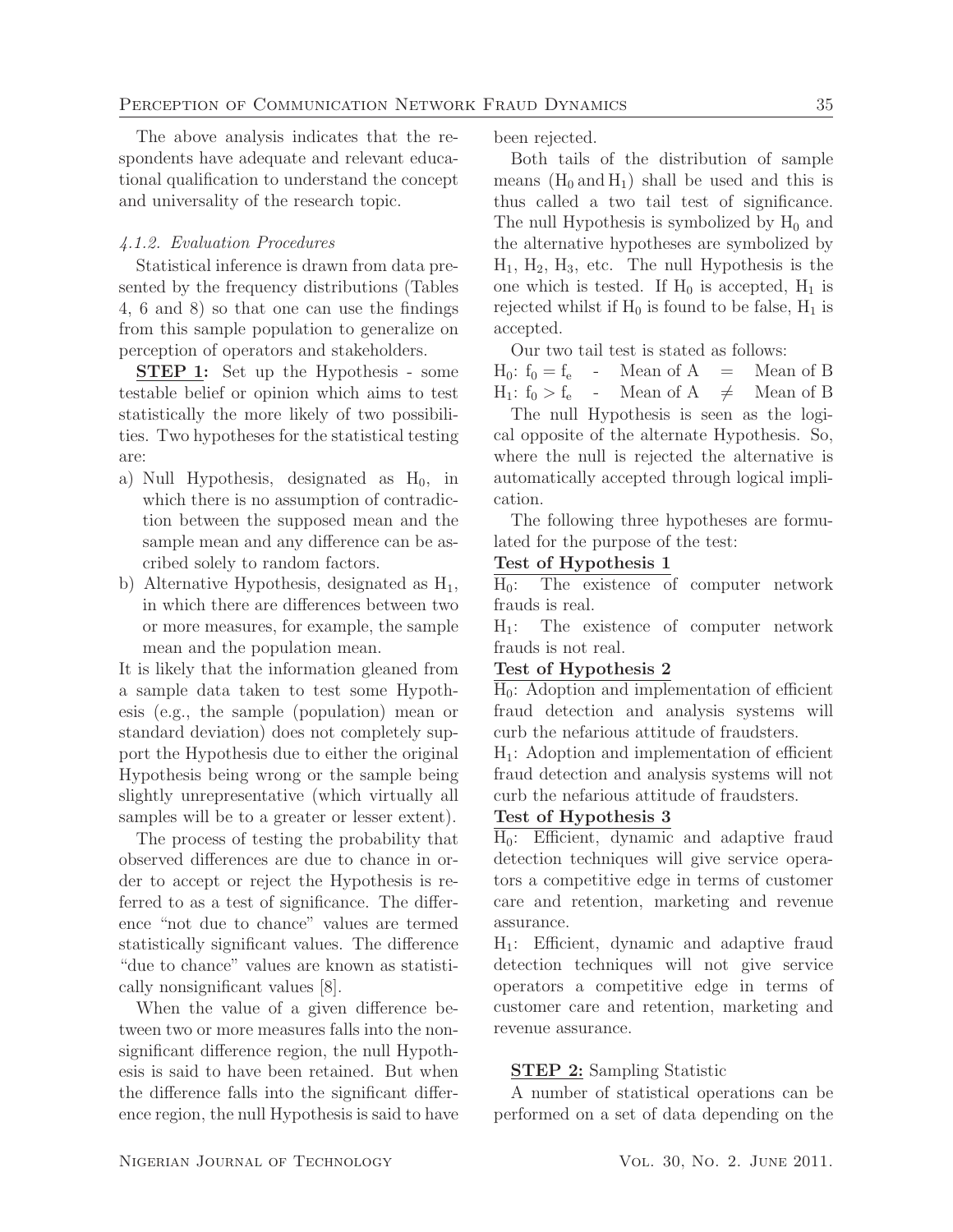research parameters. Some of them include the regression analysis, the Chi-square, Correlation analysis, the students t-test and ztest, the f-test, the significance of percentages, the standard error of percentages, the standard deviation, the probability test, and the Wilcoxon [8] two-sample test, etc.

Being quantitative data, the Chi-Square test of independence will be used in this analysis. The reason for the choice of Chi-Square, symbolized by  $X^2$ , as the statistical measure is that  $X^2$  has a theoretical sampling distribution which permits us to address research problems involving frequencies where the variables have been classified into two or more mutually exclusive categories. The  $X^2$  is most often used in evaluating research data reported in frequencies, such as proportions and percentages. It is one of the best statistical methods available for us for comparing observed frequencies against expected frequencies [8].

This is quite unlike proportion statistics where there are only two categories, for classifying observations such as yes – no, agree – disagree, etc. The sampling statistic for testing the feasibility of the null Hypothesis under the Chi-Square is defined by the formula:

$$
X^2 = \sum (f_o - f_e)^2 / f_e \tag{1}
$$

where  $f<sub>o</sub> =$  Observed frequencies in a category (Generated from sample data);  $f_e =$  Expected frequencies in the same category (provided by population parameters);  $\Sigma =$  Sum this ratio over all columns and rows.

The sampling distribution of the Chi-square is a function of the associated degrees of freedom (df). In Chi-square, the df is based on the number of categories symbolized by K. For example, to rate five colours of a sample textile, the variable is Colour and it is divided into five categories of different colours  $(K = 5)$ . Thus the df under this condition is  $K-1=5-1=4$ . The Critical values for Chi-Square for various significance levels are presented in a Chi-Square table.

**STEP 3**: State the significance level and define the rejection region(s) as appropriate.

Significance level must be chosen before the test is carried out, and it is a critical factor in deciding whether to accept or reject a Hypothesis. This is why the term 'Significance testing' is commonly used instead of Hypothesis testing. It cannot be said with 100% certainty that a difference is significant since samples and random factors are being handled. Accordingly, various levels of significance are chosen, most commonly 5% or 1%, and thus the result of a particular test might be expressed as follows:

'The difference between the sample mean and the hypothetical population mean is significant at the 5% level'.

Or,

'There is a 95% confidence that the difference between the sample mean and the population mean is not due to chance factors.'

The score for a two tailed test at the 5% level is 1.96.

The significance level is set at .05, two tailed. The above three hypotheses will be tested at 5% level of significance with  $(r -$ 1) $(c-1)$  degree of freedom. If  $x^2$  calculated is greater than  $x^2$  tabulated, the null Hypothesis  $(H_0)$  is rejected; else the null Hypothesis is accepted.

A total of 100 questionnaires were randomly distributed to the respondents out of which 90 were returned with responses.

**STEP 4:** Compute sample statistics and draw conclusions based on your findings.

The expected frequencies for each cell were determined and the general  $X^2$  formula was then applied.

#### 4.1.3. Test of Hypothesis 1

 $H_0$ : The existence of computer network frauds is real.

 $H_1$ : The existence of computer network frauds is not real.

The data collected based on these hypotheses are presented in table 4. The numbers in each cell of the table without bracket are observed frequencies, while those in brackets are the expected frequencies.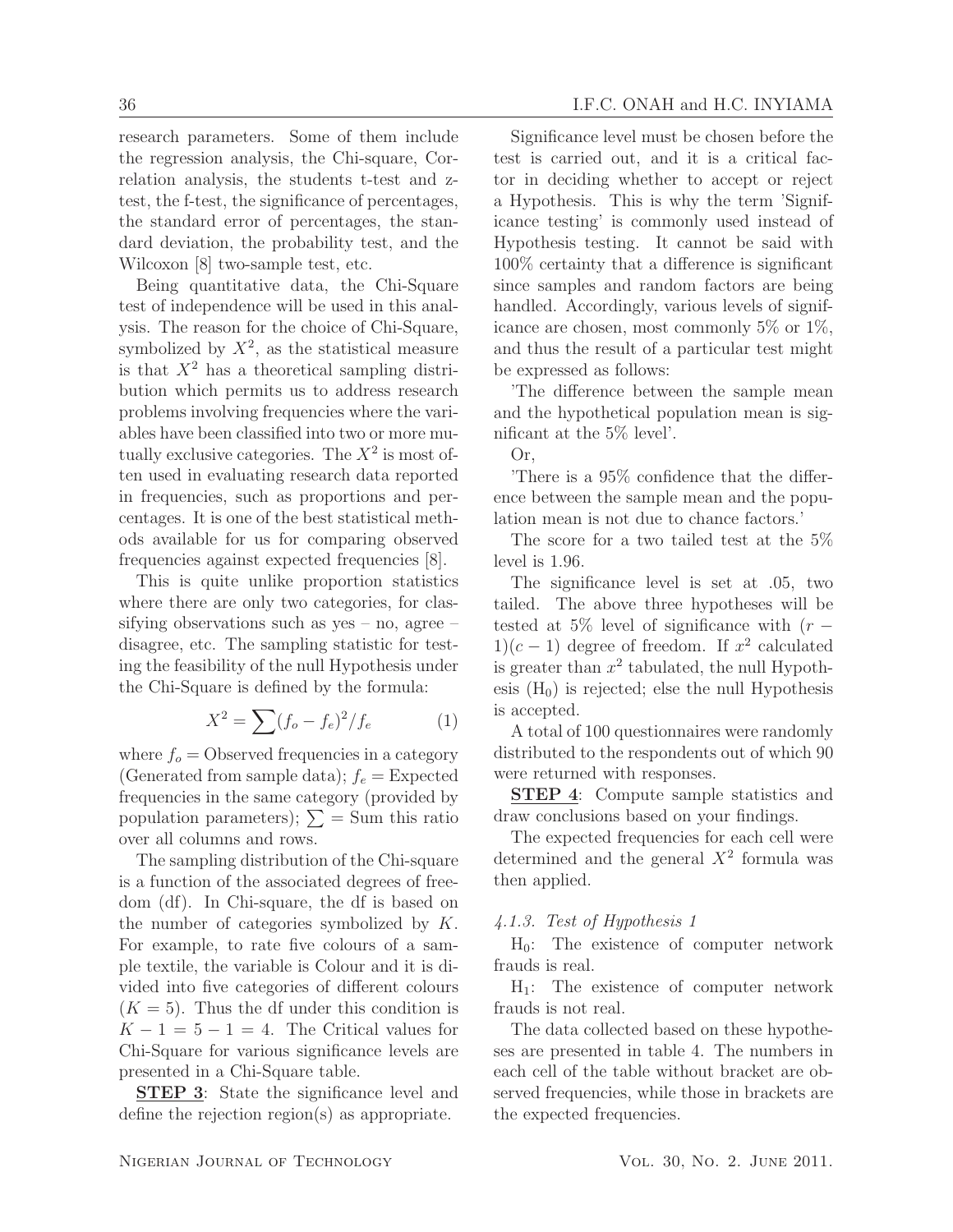| communications industry. |          |        |         |          |          |         |  |  |
|--------------------------|----------|--------|---------|----------|----------|---------|--|--|
| $Q$ uest/                | Strongly | Agree  | Neutral | Disagree | Strongly | Row     |  |  |
| Rank                     | agree    |        |         |          | Dis-     | total   |  |  |
|                          |          |        |         |          | agree    | $(R_i)$ |  |  |
|                          | 40(40)   | 35(40) | 15(10)  | 0(0)     | 0(0)     | 90      |  |  |
| $\Omega$                 | 40(40)   | 45(40) | 5(10)   | 0(0)     | 0(0)     | 90      |  |  |
| Column                   | 80       | 80     | 20      |          | $\Omega$ | 180     |  |  |
| Total                    |          |        |         |          |          |         |  |  |
| $(C_i)$                  |          |        |         |          |          |         |  |  |

Table 4: The Existence of data communication frauds is real and constitutes a major problem to the data

Table 6: The adoption and implementation of good strategies will curb the activities of fraudsters.

|    | $Q$ uest/<br>Rank   | Strongly<br>agree | Agree  | Neutral   | Disagree | Strongly<br>Dis- | Row<br>total |
|----|---------------------|-------------------|--------|-----------|----------|------------------|--------------|
| w  |                     |                   |        |           |          | agree            | $(R_i)$      |
| al | 3                   | 38(39)            | 44(40) | (6)<br>5. | (3)<br>3 | (2)<br>0         | 90           |
| i) |                     | 40(39)            | 36(40) | (6)<br>7  | (3)<br>3 | (2)<br>4         | 90           |
|    | Column <sub>1</sub> | 78                | 80     | 12        | 6        | $\boldsymbol{4}$ | 180          |
|    | Total               |                   |        |           |          |                  |              |
| D. | $(C_i)$             |                   |        |           |          |                  |              |

Table 5: Contingency table for Test of Hypothesis 1.

| <b>CELL</b> | $F_0$    | ${\bf F_E}$    | $\mathbf{F}_0 - \mathbf{F}_E$ | $F_0 - F_E^2$ | $\mathrm{F}_0-\mathrm{F}_\mathrm{F}^2/\mathrm{F}_\mathrm{E}$ |
|-------------|----------|----------------|-------------------------------|---------------|--------------------------------------------------------------|
| $A: r_1c_1$ | 40       | 40             | $\Omega$                      | $\Omega$      | 0                                                            |
| $B: r_1c_2$ | 35       | 40             | -5                            | 25            | 0.625                                                        |
| $C: r_1c_3$ | 15       | 10             | 5                             | 25            | 2.5                                                          |
| $D: r_1c_4$ | 0        | $\Omega$       | $\Omega$                      | $\Omega$      | 0                                                            |
| $E: r_1c_5$ | $\Omega$ | $\Omega$       | $\Omega$                      | $\Omega$      | 0                                                            |
| $F: r_2c_1$ | 40       | 40             | $\Omega$                      | $\Omega$      | 0                                                            |
| $G: r_2c_2$ | 45       | 40             | 5                             | 25            | 0.625                                                        |
| $H: r_2c_3$ | 5        | 10             | -5                            | 25            | 2.5                                                          |
| $I: r_2c_4$ | $\Omega$ | $\Omega$       | $\Omega$                      | $\Omega$      | 0                                                            |
| $J: r_2c_5$ | 0        | $\overline{0}$ | $\Omega$                      | $\Omega$      | 0                                                            |
|             |          |                |                               |               | $\sum X^2 = 6.250$                                           |

Table 7: Contingency table for Test of Hypothesis 1.

| <b>CELL</b> | $\mathbf{F}_{0}$ | $\mathbf{F}_\mathrm{E}$ | $\mathbf{F_0}-\mathbf{F_E}$ | $\overline{\mathrm{F}_0-\mathrm{F}_\mathrm{E}{}^2}$ | $\overline{\mathrm{F}_0-\mathrm{F_E^2}/\mathrm{F_E}}$ |
|-------------|------------------|-------------------------|-----------------------------|-----------------------------------------------------|-------------------------------------------------------|
| $A: r_1c_1$ | 38               | 39                      | $-1$                        |                                                     | 0.02564                                               |
| $B: r_1c_2$ | 44               | 40                      | $\overline{4}$              | 16                                                  | 0.4                                                   |
| $C: r_1c_3$ | 5                | 6                       | $-1$                        | 1                                                   | 0.16667                                               |
| $D: r_1c_4$ | 3                | 3                       | $\Omega$                    | $\Omega$                                            | $\Omega$                                              |
| $E: r_1c_5$ | $\theta$         | $\overline{2}$          | $-2$                        | $\overline{4}$                                      | $\overline{2}$                                        |
| $F: r_2c_1$ | 40               | 39                      | 1                           | 1                                                   | 0.02564                                               |
| $G: r_2c_2$ | 36               | 40                      | $-4$                        | 16                                                  | 0.4                                                   |
| $H: r_2c_3$ | 7                | 6                       | 1                           | 1                                                   | 0.16667                                               |
| $I: r_2c_4$ | 3                | 3                       | $\Omega$                    | $\Omega$                                            | $\Omega$                                              |
| $J: r_2c_5$ | 4                | $\overline{2}$          | $\overline{2}$              | $\overline{4}$                                      | $\overline{2}$                                        |
|             |                  |                         |                             |                                                     | $\sum X^2 = 5.185$                                    |

Expected frequencies are obtained thus:

 $e_{11} = (90 * 80)/180 = 40$  $e_{12} = (90 * 80)/180 = 35$  $e_{13} = (90 * 20)/180 = 10$  $e_{14} = (90 * 0)/180 = 0$  $e_{15} = (90 * 0)/180 = 0$ , etc

Designing a 10-cell contingency table:

Where  $r =$  number of rows,  $c =$  number of columns

 $X^2$ cal = 0 + 0.6250 + 2.5 + 0 + 0 + 0 +  $0.6250 + 2.5 + 0 + 0 = 6.250$ 

$$
df = (r - 1)(r - 2) \n= (2 - 1)(5 - 1) \n= 1 * 4 \n= 4
$$

With 4 df, the critical  $X^2$  value required for significance at .05 significance level is 9.488 (from table).

That is,  $X^2$  (tabulated) =  $X^2(r-1)(c.1)$ ;  $0.05 = X^2$  df, $0.05 = 9.488$ 

Conclusion: If the computed Chi-Square value exceeds the tabled critical Chi-Square value at a specified level of significance, then the null Hypothesis is rejected. In other words, there is justification for the claim that

computer network frauds exists. Since  $X^2$  calculated (i.e. 6.250) is less than  $X^2$  tabulated (i.e. 9.488),  $H_0$  is accepted and it is concluded that the existence of computer network frauds is real.

#### 4.1.4. Test of Hypothesis 2

 $H_0$ : Adoption and implementation of efficient fraud detection and analysis systems will curb the nefarious attitude of fraudsters.

H1: Adoption and implementation of efficient fraud detection and analysis systems will not curb the nefarious attitude of fraudsters.

The data collected based on these hypotheses are presented in table 6:

Expected frequencies are obtained thus:

| $e_{11}$ | $=$ $(90 * 78)/180 = 39$ |        |            |
|----------|--------------------------|--------|------------|
| $e_{12}$ | $=$ $(90 * 80)/180$      | $= 40$ |            |
| $e_{13}$ | $=$ $(90 * 12)/180$      | $= 6$  |            |
| $e_{14}$ | $= (90 * 6)/180$         | $=$ 3  |            |
| $e_{15}$ | $= (90 * 4)/180$         |        | $= 2, etc$ |

Designing a 10-cell contingency table:

Where  $r =$  number of rows,  $c =$  number of columns

 $X^2$ cal = 0.02564 + 0.4 + 0.16667 + 0 + 20 +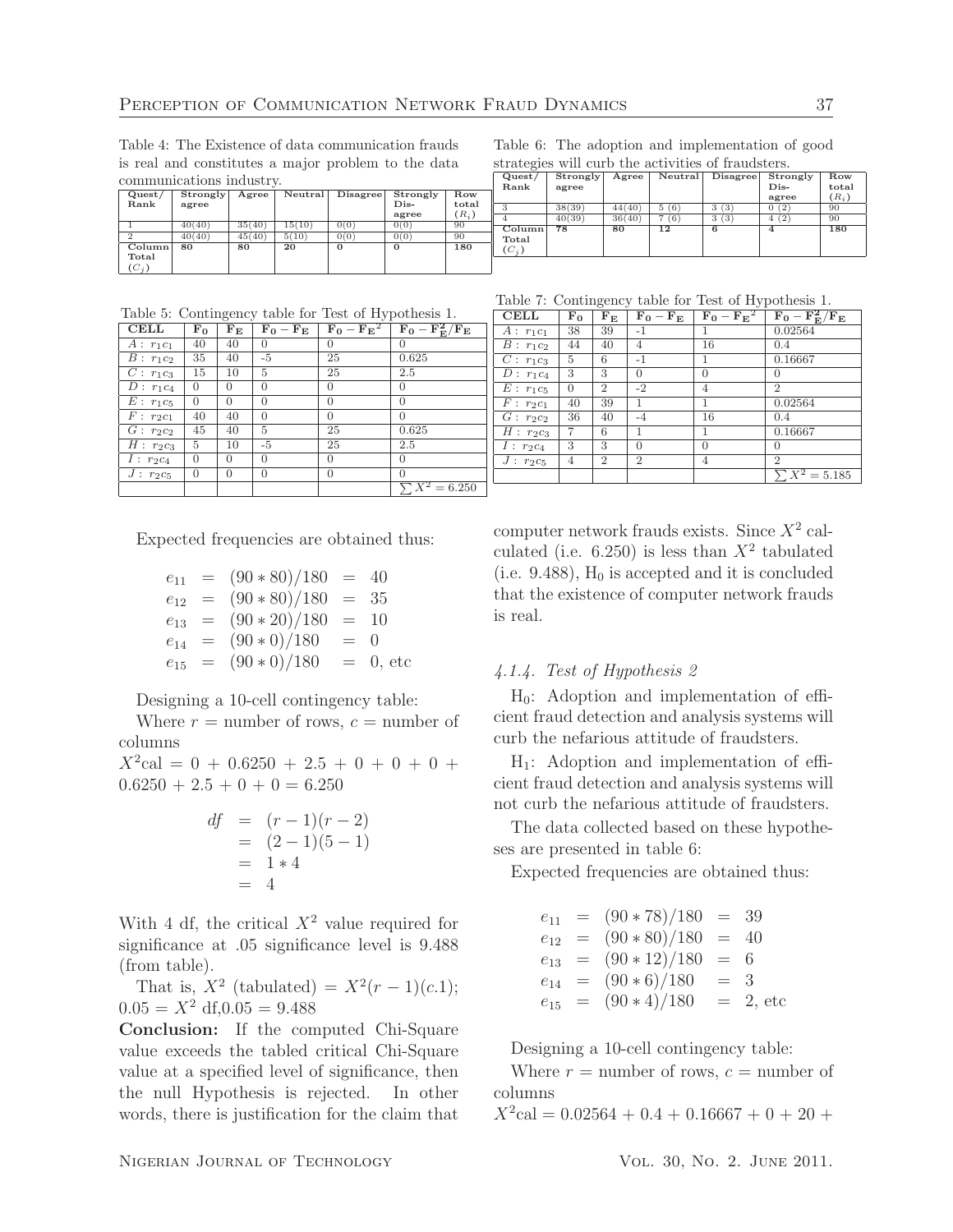Table 8: Fraud detection and prevention will reduce revenue leakages.

| Quest/                       | Strongly | Agree  | Neutral  | Disagree | Strongly              | Row     | А              |
|------------------------------|----------|--------|----------|----------|-----------------------|---------|----------------|
| Rank                         | agree    |        |          |          | Dis-                  | total   | Б              |
|                              |          |        |          |          | agree                 | $(R_i)$ |                |
| 5                            | 43(41)   | 35(37) | (8)<br>7 | (2)<br>3 | $\overline{2}$<br>(2) | 90      | C              |
| 6                            | 40(41)   | 38(37) | (8)<br>9 | (2)      | (2)<br>$\overline{2}$ | 90      | Г              |
|                              | 40(41)   | 38(37) | 8(8)     | (2)<br>2 | (2)<br>$\mathbf{2}$   | 90      | E              |
| $\overline{\mathrm{Column}}$ | 123      | 111    | 24       | 6        | 6                     | 270     |                |
| Total                        |          |        |          |          |                       |         | $\overline{F}$ |
| $(C_i)$                      |          |        |          |          |                       |         | G              |

 $0.02564 + 0.4 + 0.16667 + 0 + 2 = 5.185$ 

$$
df = (r - 1)(r - 2) \n= (2 - 1)(5 - 1) \n= 1 * 4 \n= 4
$$

With 4 df, the critical  $X^2$  value required for significance at .05 significance level is 9.488 (from table).

**Conclusion:** Since  $X^2$  calculated (i.e. 5.185) is less than  $X^2$  tabulated (i.e. 9.488),  $H_0$  is accepted and it is then concluded that the adoption and implementation of efficient fraud detection and analysis systems will curb the nefarious attitude of fraudsters.

#### 4.1.5. Test of Hypothesis 3

 $H_0$ : Efficient, dynamic and adaptive fraud detection techniques will give service operators a competitive edge in terms of customer care and retention, marketing and revenue assurance.

H1: Efficient, dynamic and adaptive fraud detection techniques will not give service operators a competitive edge in terms of customer care and retention, marketing and revenue assurance.

The data collected based on these hypotheses are presented in table 8:

|                           |                  |                | Lable 9. Contingency table for Test of Hypothesis 2. |                |                                                                                                               |  |
|---------------------------|------------------|----------------|------------------------------------------------------|----------------|---------------------------------------------------------------------------------------------------------------|--|
| $\operatorname{CELL}$     | $\mathbf{F}_{0}$ | ${\bf F_E}$    | $F_0 - F_E$                                          |                | $\boxed{\text{F}_0-\text{F}_\text{E}^{\,2}\,\parallel\,\text{F}_0-\text{F}_\text{E}^{\,2}/\text{F}_\text{E}}$ |  |
| $A: r_1c_1$               | 43               | 41             | $\overline{2}$                                       | $\overline{4}$ | 0.09756                                                                                                       |  |
| $\overline{B}$ : $r_1c_2$ | 35               | 37             | $-2$                                                 | $\overline{4}$ | 0.108108                                                                                                      |  |
| $\overline{C}: r_1c_3$    | $\overline{7}$   | 8              | $-1$                                                 | 1              | 0.125                                                                                                         |  |
| $D: r_1c_4$               | 3                | $\overline{2}$ | 1                                                    | 1              | 0.5                                                                                                           |  |
| $E: r_1c_5$               | $\overline{2}$   | $\overline{2}$ | $\overline{0}$                                       | $\overline{0}$ | $\Omega$                                                                                                      |  |
| $F: r_2c_1$               | 40               | 41             | $-1$                                                 | $\mathbf{1}$   | 0.02439                                                                                                       |  |
| $\overline{G}$ : $r_2c_2$ | 38               | 37             | 1                                                    | 1              | 0.027027                                                                                                      |  |
| $H: r_2c_3$               | 9                | 8              | 1                                                    | 1              | 0.125                                                                                                         |  |
| $I: r_2c_4$               | $\mathbf{1}$     | $\overline{2}$ | $-1$                                                 | 1              | 0.5                                                                                                           |  |
| $J: r_2c_5$               | $\overline{2}$   | $\overline{2}$ | $\overline{0}$                                       | $\overline{0}$ | $\Omega$                                                                                                      |  |
| $K: r_3c_1$               | 40               | 41             | $-1$                                                 | 1              | 0.02439                                                                                                       |  |
| $L: r_3c_2$               | 38               | 37             | 1                                                    | 1              | 0.027027                                                                                                      |  |
| $M: r_3c_3$               | 8                | 8              | $\overline{0}$                                       | $\overline{0}$ | $\overline{0}$                                                                                                |  |
| $N: r_3c_4$               | 2                | $\overline{2}$ | $\overline{0}$                                       | $\overline{0}$ | $\overline{0}$                                                                                                |  |
| $O: r_3c_5$               | $\overline{2}$   | $\overline{2}$ | $\theta$                                             | $\overline{0}$ | $\overline{0}$                                                                                                |  |
|                           |                  |                |                                                      |                | $\sum X^2 = 1.559$                                                                                            |  |
|                           |                  |                |                                                      |                |                                                                                                               |  |

Expected frequencies are obtained thus:

| $e_{11}$ | $=$ | $(90 * 123)/270$   |       | $= 41$ |
|----------|-----|--------------------|-------|--------|
| $e_{12}$ | $=$ | $(90 * 111)/270$   |       | $= 37$ |
| $e_{13}$ |     | $= (90 * 24)/270$  | $= 8$ |        |
| $e_{14}$ |     | $= (90 * 6)/270$   | $= 2$ |        |
| $e_{15}$ |     | $= (90 * 6)/270$   | $=$ 2 |        |
| $e_{21}$ |     | $= (90 * 123)/270$ |       | $= 41$ |
| $e_{22}$ |     | $= (90 * 111)/270$ |       | $= 37$ |
| $e_{23}$ |     | $= (90 * 24)/270$  | $= 8$ |        |
| $e_{24}$ |     | $= (90 * 6)/270$   | $=$ 2 |        |
| $e_{25}$ |     | $= (90 * 6)/270$   | $=$ 2 |        |

And so on.

Designing the 15-cell contingency table:

Where  $r =$  number of rows,  $c =$  number of columns

 $X^2$ cal = 0.09756 + 0.108108 + 0.125 + 0.5 +  $0 + 0.02439 + 0.027027 + 0.125 + 0.5 + 0 +$  $0.02439 + 0.027027 + 0 + 0 + 0 + 0 = 1.559$ 

$$
df = (r - 1)(r - 2) \n= (3 - 1)(5 - 1) \n= 2 * 4 \n= 8
$$

With 8 df, the critical  $X^2$  value required for significance at .05 significance level is 15.507 (from table).

**Conclusion:** Since  $X^2$  calculated (i.e. 1.559) is less than  $X^2$  tabulated (i.e. 15.507),  $H_0$ is accepted and it is concluded that efficient, dynamic and adaptive fraud detection techniques will give service operators a competi